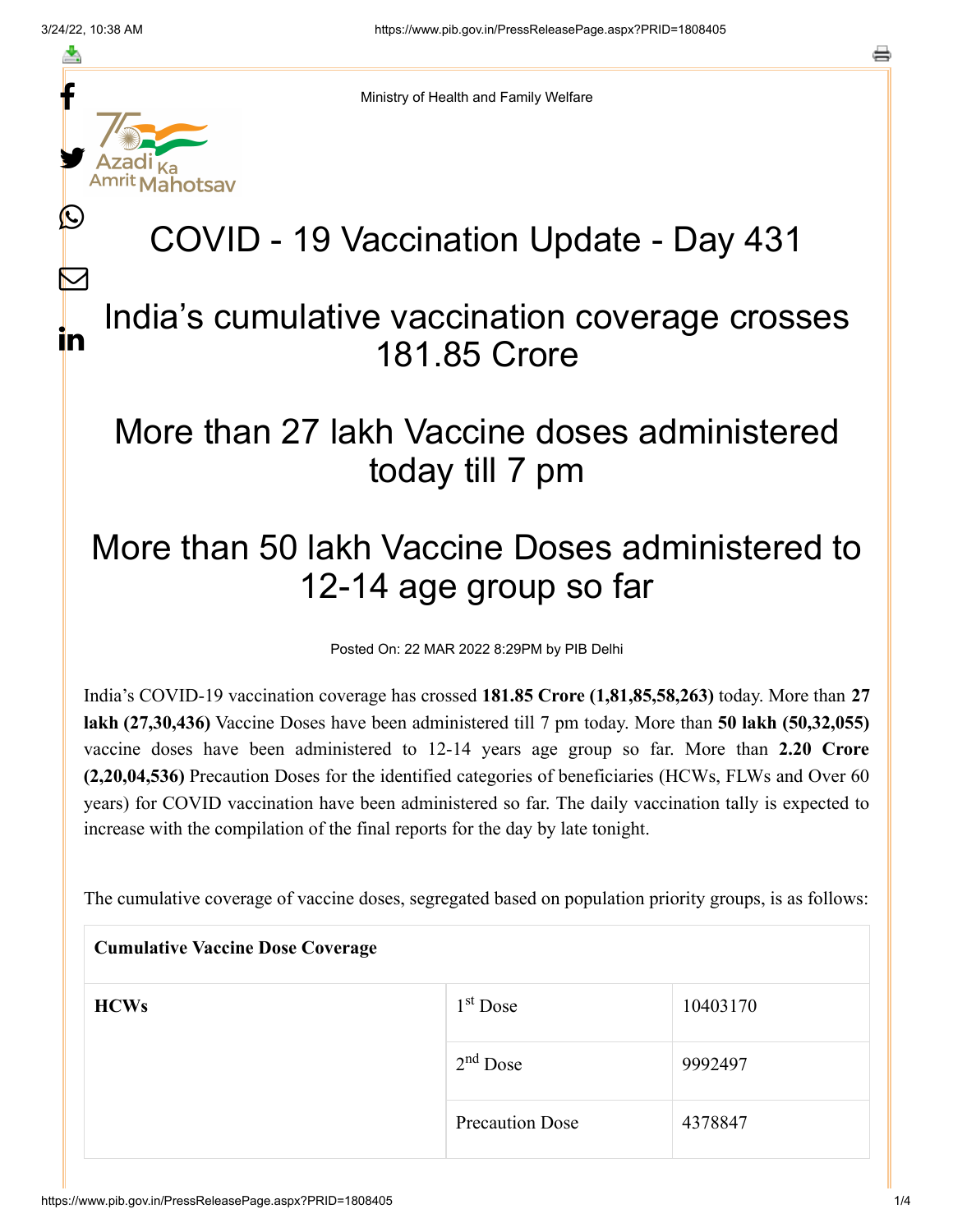| f            | <b>FLWs</b>                                  | $1st$ Dose             | 18412347   |
|--------------|----------------------------------------------|------------------------|------------|
|              |                                              | $2nd$ Dose             | 17492466   |
| $\bf \Omega$ |                                              | <b>Precaution Dose</b> | 6702658    |
|              | Age Group 12-14 years                        | $1st$ Dose             | 5032055    |
|              | Age Group 15-18 years                        | $1st$ Dose             | 56386549   |
| in           |                                              | $2nd$ Dose             | 36084167   |
|              | Age Group 18-44 years                        | $1st$ Dose             | 553941672  |
|              |                                              | $2nd$ Dose             | 460757511  |
|              | Age Group 45-59 years                        | 1 <sup>st</sup> Dose   | 202636161  |
|              |                                              | $2nd$ Dose             | 184090591  |
|              | Over 60 years                                | $1st$ Dose             | 126659198  |
|              |                                              | $2nd$ Dose             | 114665343  |
|              |                                              | <b>Precaution Dose</b> | 10923031   |
|              | Cumulative 1 <sup>st</sup> dose administered |                        | 973471152  |
|              | Cumulative 2 <sup>nd</sup> dose administered |                        | 823082575  |
|              | <b>Precaution Dose</b>                       |                        | 22004536   |
|              | <b>Total</b>                                 |                        | 1818558263 |

Today's achievement in the vaccination exercise, segregated by population priority groups, is as follows:

Date: 22<sup>nd</sup> March, 2022 (431<sup>st</sup> Day)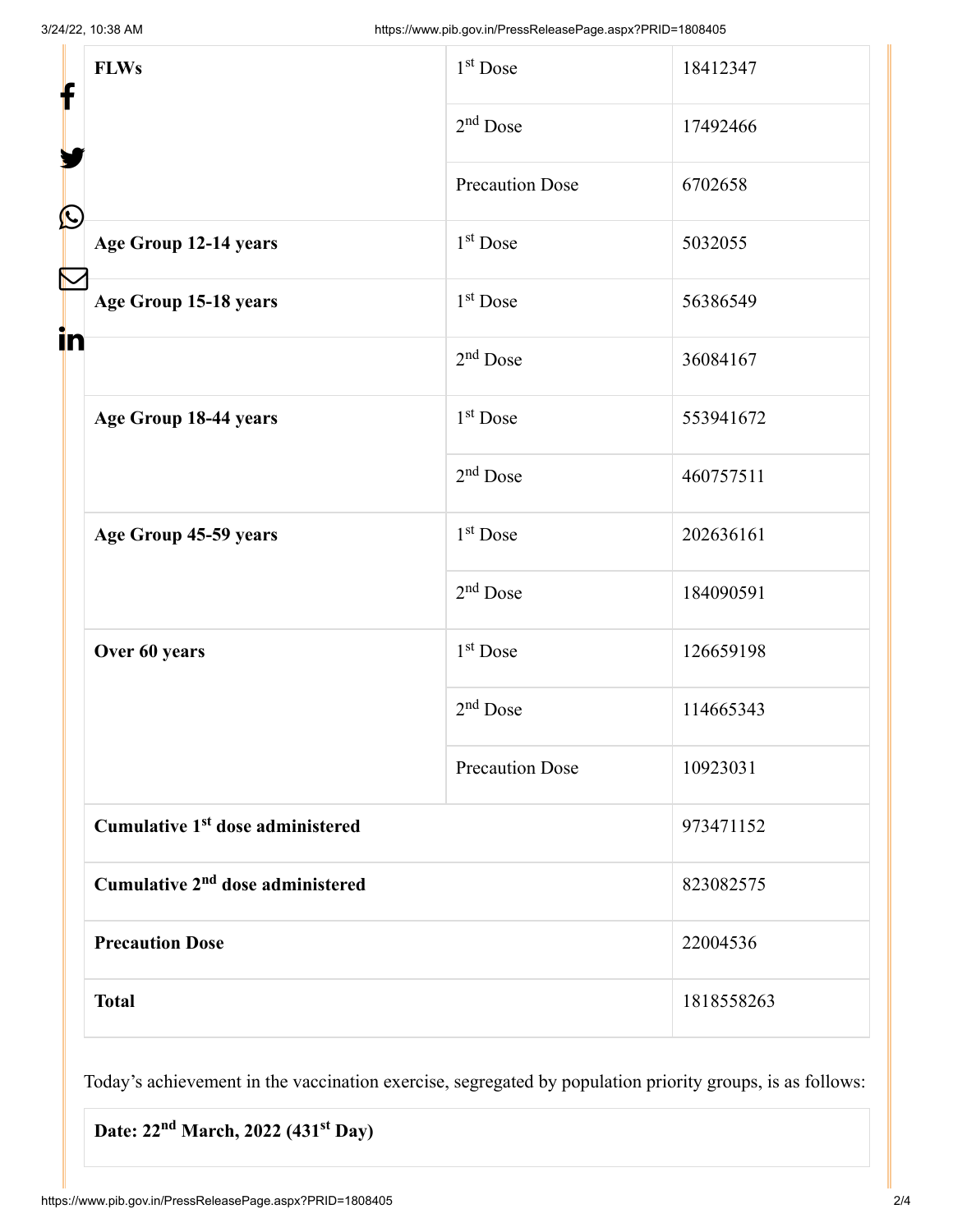| f<br>$\bf \Omega$      | <b>HCWs</b>                                  | 1 <sup>st</sup> Dose   | 44      |
|------------------------|----------------------------------------------|------------------------|---------|
|                        |                                              | $2nd$ Dose             | 721     |
|                        |                                              | <b>Precaution Dose</b> | 8971    |
|                        | <b>FLWs</b>                                  | $1st$ Dose             | 72      |
| in                     |                                              | $2nd$ Dose             | 1440    |
|                        |                                              | <b>Precaution Dose</b> | 17470   |
|                        | Age Group 12-14 years                        | $1st$ Dose             | 1493733 |
|                        | Age Group 15-18 years                        | 1 <sup>st</sup> Dose   | 85858   |
|                        |                                              | $2nd$ Dose             | 248292  |
|                        | Age Group 18-44 years                        | 1 <sup>st</sup> Dose   | 61500   |
|                        |                                              | $2nd$ Dose             | 508111  |
|                        | Age Group 45-59 years                        | 1 <sup>st</sup> Dose   | 8478    |
|                        |                                              | $2nd$ Dose             | 119110  |
|                        | Over 60 years                                | 1 <sup>st</sup> Dose   | 5977    |
|                        |                                              | $2nd$ Dose             | 74659   |
|                        |                                              | <b>Precaution Dose</b> | 96000   |
|                        | Cumulative 1 <sup>st</sup> dose administered |                        | 1655662 |
|                        | Cumulative 2 <sup>nd</sup> dose administered |                        | 952333  |
| <b>Precaution Dose</b> |                                              |                        | 122441  |